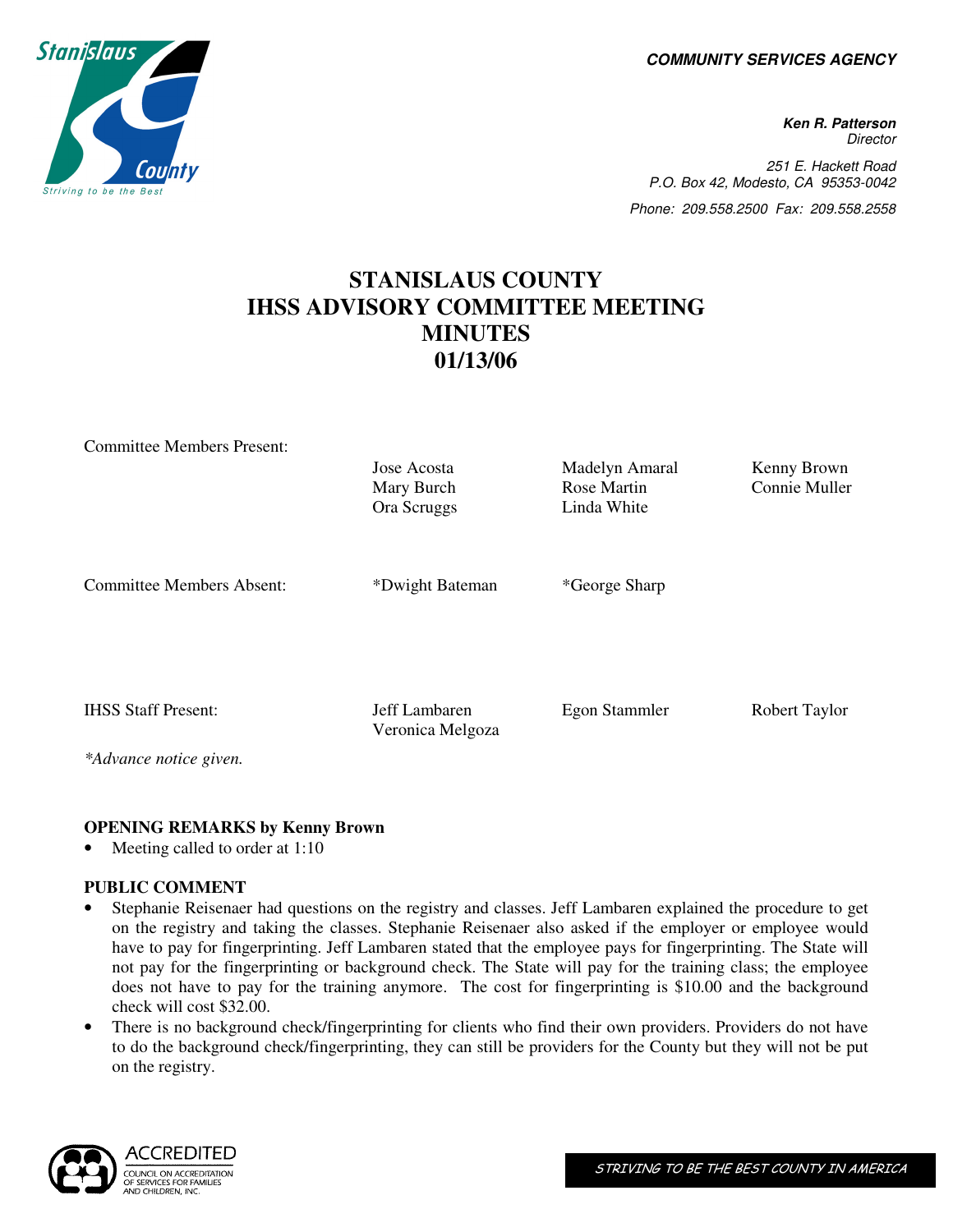- Jeff Lambaren stated that they are talking about having a 90-day grace period, if the provider has done all the necessary steps and filled out all the paperwork, they will be referred out. Should something come back that was not disclosed that would be an issue that would have to be dealt with.
- Jeff Lambaren stated that if a provider has taken a training class and had been fingerprinted within the last three years they would not have to be fingerprinted again.
- Robert Taylor stated that in the past providers have said they were interested and signed up for the training and then would not attend. Providers are more likely to attend the training now because they have to pay the fee and do the background check/fingerprinting before they can attend training.
- Stephanie Reisenaer asked about the times of the training classes, they are in the afternoon and there are providers that cannot attend at that time due to their full-time job schedules.
- Jeff Lambaren stated that at this point if there was a huge demand for classes at another time it would be considered. The history has been that the A.M. classes were not attended. Center for Senior Employment's experience has been that there are better results with offering afternoon classes. Classes are four days in a row for one week.
- Robert Taylor stated that recipients could utilize substitute providers or County Homemakers if their providers would like to attend the training.

# **ACCEPTANCE OF MINUTES**

• December 9, 2005 minutes: Motion M/S/A to accept minutes, motion to accept made by Madelyn Amaral, Linda White seconded, motion passed, with corrections to second page that Connie Muller mentioned.

## **PUBLIC AUTHORITY**

- Jeff Lambaren passed out information on the upcoming CICA Spring Conference. Jeff Lambaren announced that if anyone didn't get to go last year they may consider going this year. There is an opportunity for members to network with advisory committee members from other Counties and visit with legislators. Committee agreed that if anyone wants to go they would have to arrange their own transportation and then work out their travel arrangements with CSA. Members can let the committee know if they want to attend at the next meeting on February  $10<sup>th</sup>$ . At this time some of the members that attended the conference last year do not want to attend this year. Ora Scruggs does want to attend.
- Jeff Lambaren spoke on AB1234- it takes effect the first of the year. Advisory members that get a stipend need to attend an Ethics class sometime this year.
- Connie Muller asked if the committee could take the class as a group.
- Jeff Lambaren stated they probably could but there are multiple class so members can attend at their convenience.
- Jeff Lambaren announced that there will be a newsletter that will go out to providers and recipients by the beginning of February.
- Madelyn Amaral asked if a letter has already gone out. Jeff Lambaren stated that a letter was sent to let providers know that the Public Authority is now running the registry.

#### **BYLAWS AMENDMENT**

- Kenny Brown stated that the committee is currently working on an amendment to the Bylaws. Altering the rules regarding membership so that current members would remain on the committee until someone was appointed by the Board of Supervisors.
- A copy of the amendment will be presented at the next meeting and will be voted on at that time.

#### **NEW IHSSAC MEMBER UPDATE**

• Jeff Lambaren announced that he has not had any word on any new members at this time. The Board of Supervisors does have an application at this time but has not contacted Jeff Lambaren yet.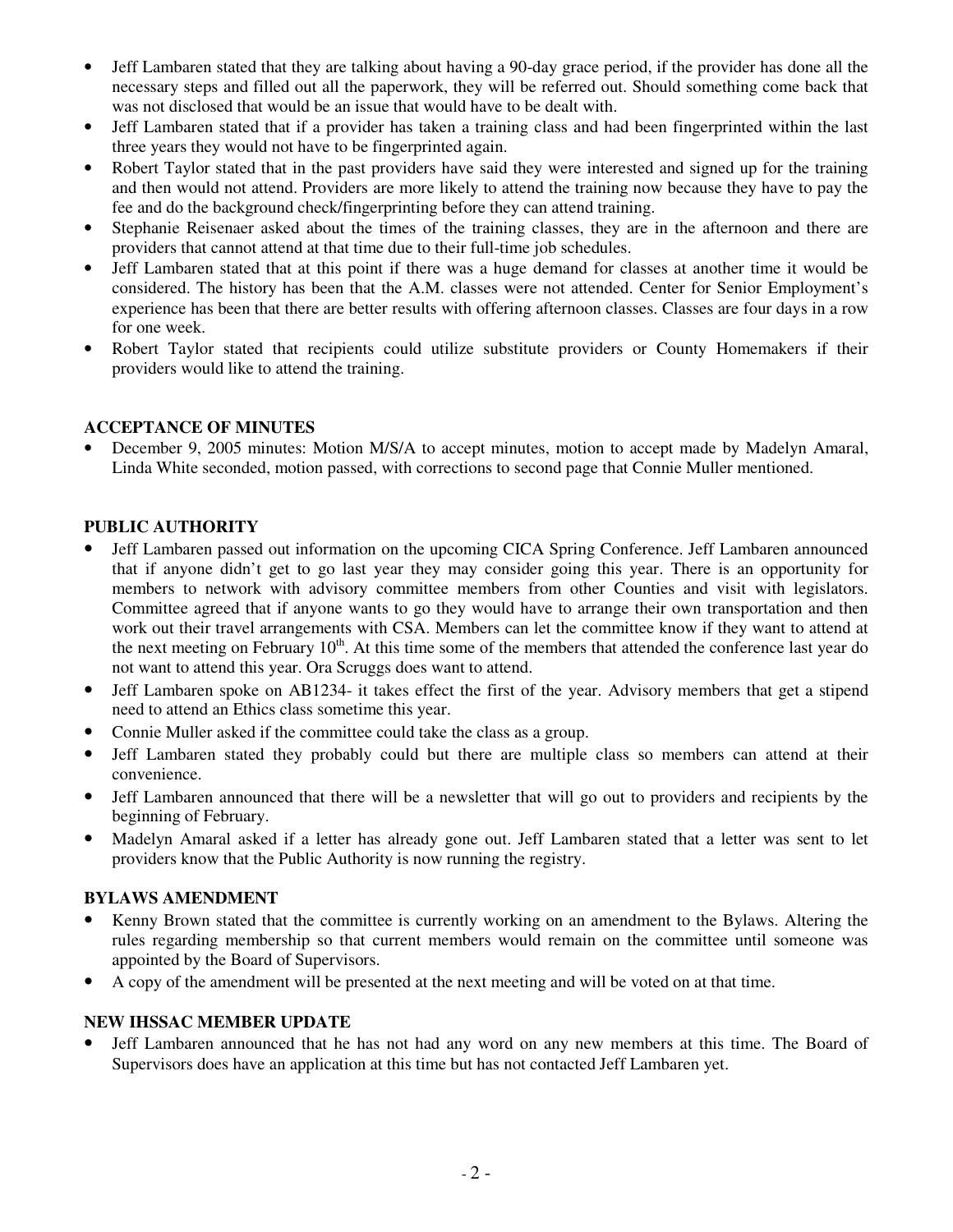## **LEGISLATIVE UPDATE**

- Jeff Lambaren spoke on AB 1363, there was a big issue on conservatorship. The current law allows for an individual to petition the court that an individual is unable to handle their affairs and could seek conservativeship for them, without their knowledge. AB 1363 would require private conservators to be licensed.
- AB 1018- Jeff Lambaren stated this was passed last year-financial abuse training for bank personnel. They started the training for tellers, they are providing the training at about one bank per month.

## **ANNUAL REPORT**

- Kenny Brown stated that the Public Authority staff has taken over, there was a little computer problem that should be cleared up today. It should be ready by around March.
- Jeff Lambaren announced that he did get a quote from Kinko's and will get a couple of competing quotes and then decide which company to go with.
- Kenny Brown suggested that we try to go with a local business instead of a major company like Kinko's, if possible.

#### **BUDGET/STATE**

Nothing new at this time.

# **HOT TOPICS**

- Madelyn Amaral asked about the training for providers, what will providers be trained in?
- Jeff Lambaren stated that the some of the things the training covers transferring the clients, dealing with emotional stress of being a provider, etc.
- Kim with UDW asked if there was a brochure on the training.
- Jeff Lambaren stated that there is not a brochure, it's proprietary information and will be given out at the class.
- Kenny Brown stated that maybe that could be something to put together so providers can get a better picture of what they will be doing.
- Jeff Lambaren stated that the registry would match providers with clients by providers stating what they can and will do and what they won't do.
- Madelyn Amaral asked if providers could get some help with filling out timesheets. Jeff Lambaren stated that they are considering having a SSC come during the training and explain the timesheet procedures.
- Madelyn Amaral stated that she called UDW and got a call back about 6:30pm one night from the San Diego office, she was told that there is an office in Modesto. Madelyn Amaral had not been able to speak to anyone at the office, and couldn't get through by fax either.
- Kim and Stephanie from UDW were present and stated that the fax machine is working and if anyone has any questions to please let them know.
- Madelyn Amaral asked when negotiations are going to start again.
- Jeff Lambaren stated that the contract goes until the end of September 2006.
- Jeff Lambaren asked if UDW knew who would be part of their team? Mary Burch will be on the negotiation team and UDW stated that anyone else who wanted to join everyone is welcome.
- Jeff Lambaren stated that we are almost at our capacity for providers to receive insurance. A waiting list will be started and it will be on a first come, first serve basis but must qualify with 75 hours or more for three consecutive months. If provider's average hours drop below 75 hours for three consecutive months, the benefits would end. A letter would go out the second month informing the provider that their insurance would end on the third month.
- Kim Nevel with UDW announced that the contract cycle for health insurance would end in April. If UDW continues with PacificCare there will be an 18-29% increase. This could mean that fewer providers would reserve insurance. UDW is getting some group rates from other insurance companies at this time.